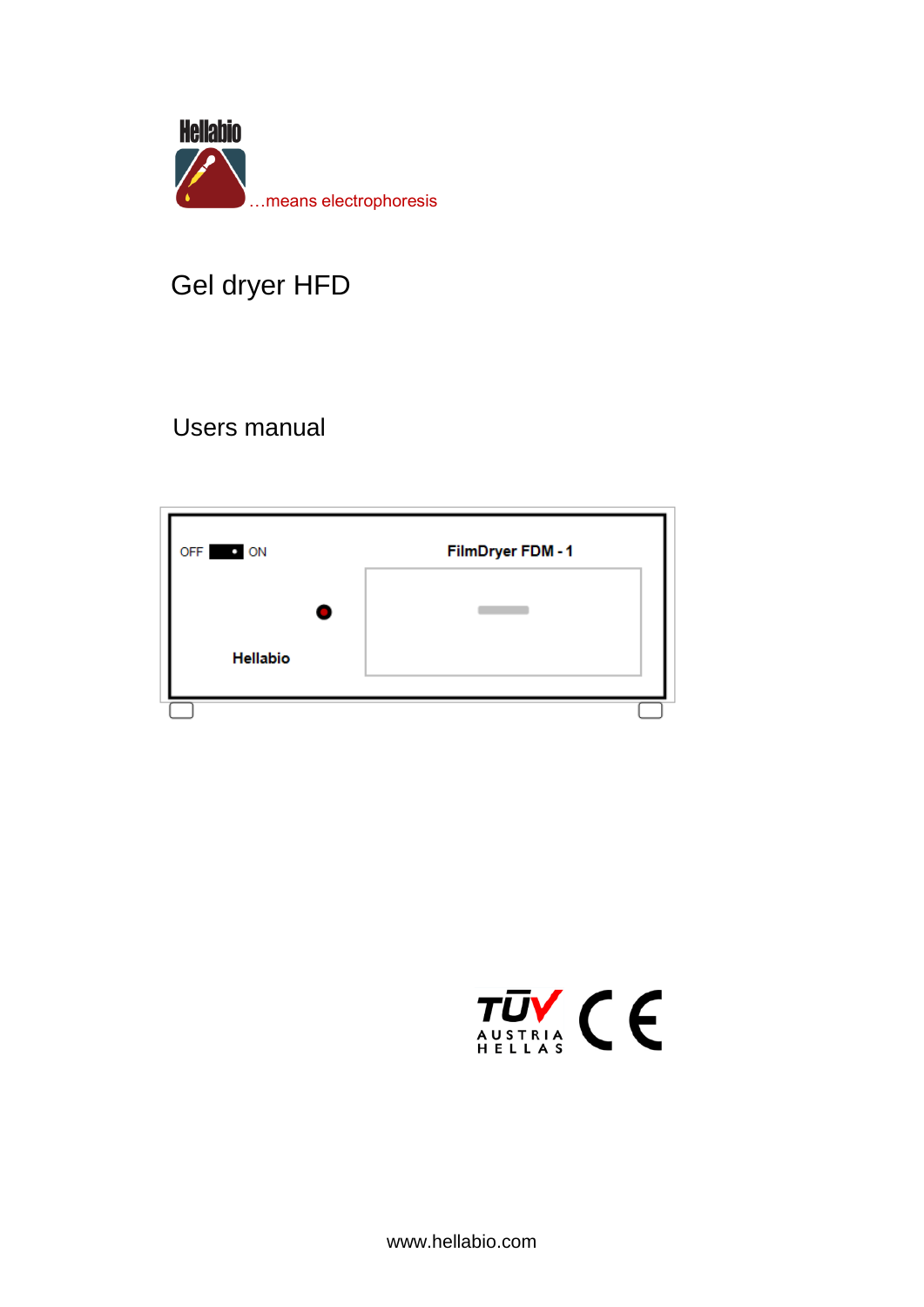# **Table of Contents**

### **Chapter**

| 1 | <b>Introduction</b>              |
|---|----------------------------------|
|   | Unpacking and Inspection         |
|   | <b>Safety Precautions</b>        |
|   | Safety symbols                   |
| 2 | <b>Declaration of Conformity</b> |
| 3 | <b>Operation</b>                 |

- Introduction Operating procedure
- **4 Technical problems**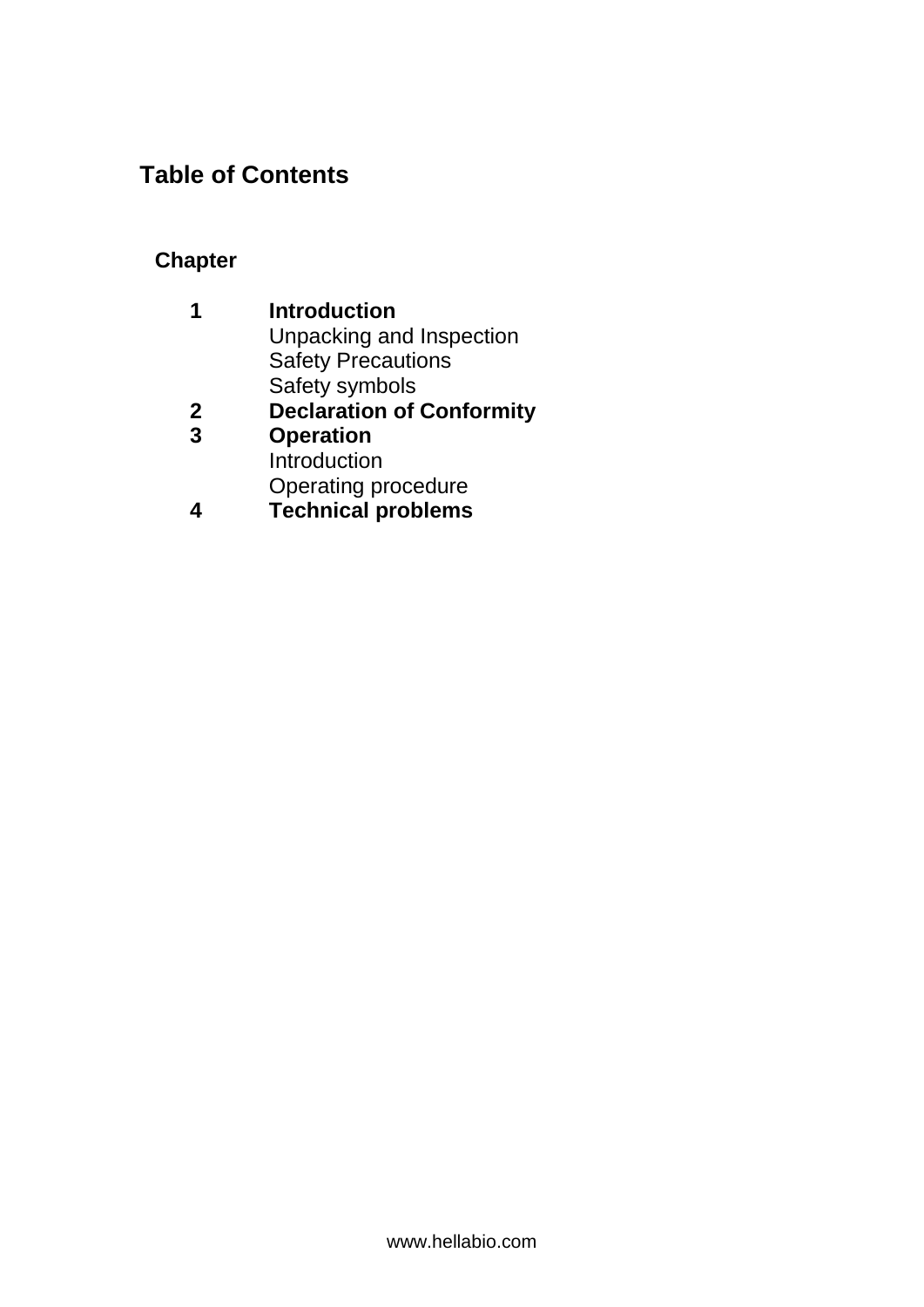## **1. Introduction**

*This manual contains information and warnings, which must be followed to ensure safe operation and retain the Drier in safe condition.*



The hot air gel dryer is suitable for drying agarose gels up to 12x15 cm. The dryer is easy to use and produces high-quality results. The temperature in the chamber is ideal for quick drying of the gel, without causing curvature in the film. Drying times vary, depending on gel concentration and gel thickness.

### **Unpacking and Inspection**

The packing should include the following items:

- 1.Gel dryer
- 2.Power line cord
- 3. Instructions for use

*Please check to see that all of the above items are included.*

### **Safety Precautions**

The device is capable of delivering hazardous voltages to the life of the operator. This manual contains important information on the use and safety of the operator and must be read with great care. Although care has been taken to ensure that the device is safe, caution should always be exercised due to high voltages.

*i)* DO NOT touch the gel Drier outlets with bare fingers, or with a metallic object. *Always be with a second person in the area in case of an accident.*

*ii) DO NOT make other connections, except those recommended in the manual.*

*iii) DO NOT disassemble the device for any reason. Electric shock hazard!*

*iv) DO NOT expose the device to rain or other liquids.*

*V) DO NOT close the ventilation holes. Risk of overheating or fire.*

*vi) Avoid dropping the device. The device is heavy and there is a risk of damaging various components. If the device falls of the workbench, DO NOT turn it on, if the device is not checked by an authorized technician.*

*Vii) Do not place the device near or above heat sources.*

*viii) Do not expose the device directly to solar radiation.*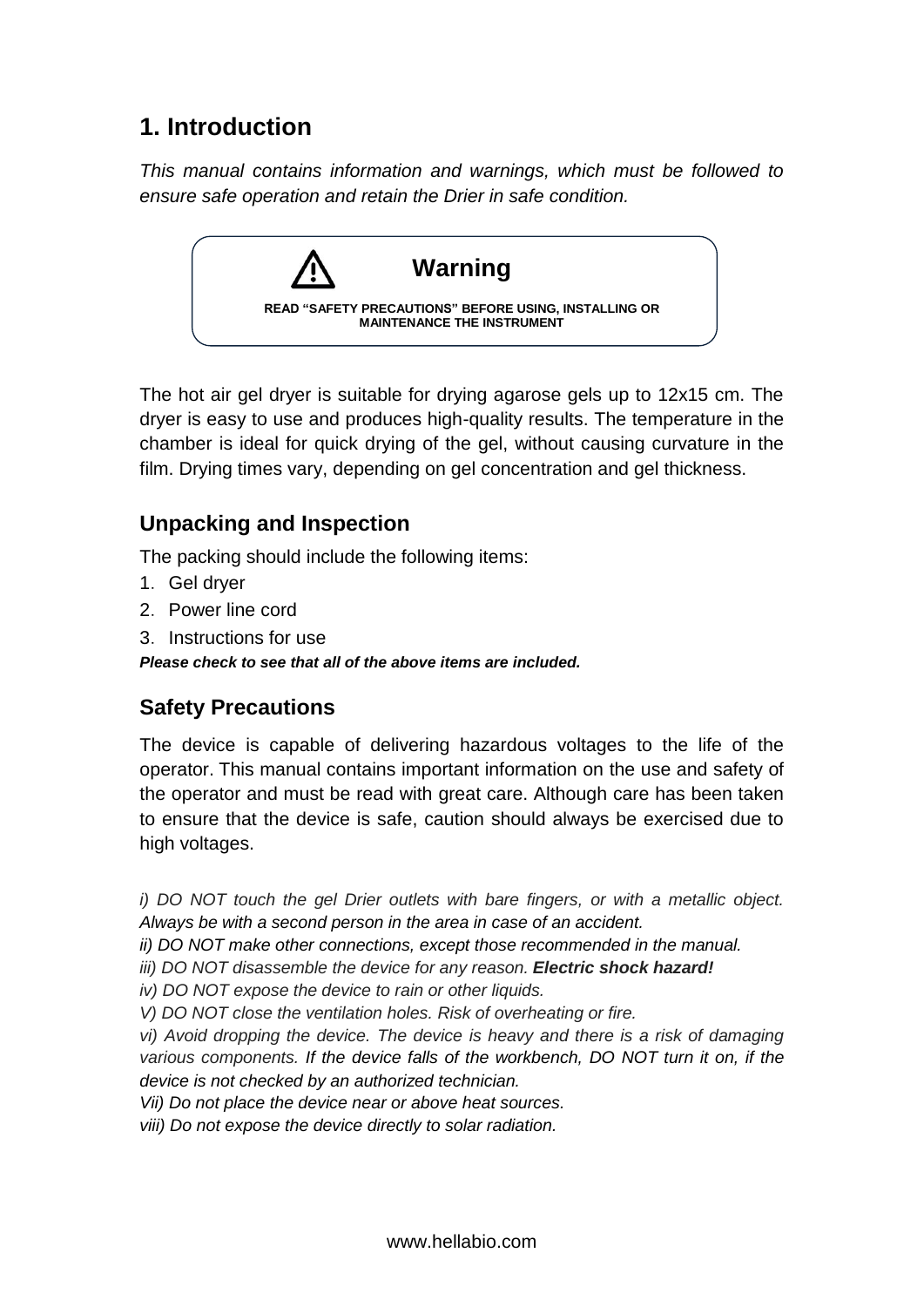#### **Safety Symbols**



# **2. Declaration of Conformity**

TO WHOM IT MAY CONCERN

We, **DIMITRIADIS IOANNIS AND SON PC**, certify that the manual electrophoresis system (Power supply HPS01, Gel dryer HFD and Electrophoresis tank HET01 and HET02) has been manufactured according to the regulations of the following European directives proven through complete compliance with the following standards:

| <b>EMC</b><br>Directive: 2004/108/EC<br><b>LVD Directive:</b><br>2006/95/EC                                                                                             |                                                                                                                                                                                                              |  |  |
|-------------------------------------------------------------------------------------------------------------------------------------------------------------------------|--------------------------------------------------------------------------------------------------------------------------------------------------------------------------------------------------------------|--|--|
| EN 61326-1:2006<br>EN 61010-1:2001                                                                                                                                      | <b>EMC</b><br><b>LVD</b>                                                                                                                                                                                     |  |  |
| EN55011:2007<br>EN55011: 2007<br>EN6100-4-5:2006<br>EN61000-4-2:1995<br>EN61000-4-4:2004<br>EN61000-4-6:1996<br>EN61000-4-3:2006<br>EN61000-4-11:2004<br>EN61010-1:2002 | RADIATED EMISSIONS<br><b>CONTACTED</b><br><b>EMISSIONS</b><br><b>SURGES</b><br><b>ESD</b><br><b>EFT</b><br><b>INJECTION CURRENT</b><br><b>RF EM FIELD IMMUNITY</b><br><b>DIPS/INTERRUPTION</b><br><b>LVD</b> |  |  |
| The equipment as mentioned above was tested to be stated standards and<br>directives and was found to be COMPLIANT with the applicable standards.                       |                                                                                                                                                                                                              |  |  |
| Authorized<br>HELLABIO LABORATORY OF RESEARCH<br><b>AND</b><br>PRODUCTION OF BIOLOGICAL PRODUCTS<br>Representative:                                                     |                                                                                                                                                                                                              |  |  |
| Dr. Dimitriadis Ioannis                                                                                                                                                 |                                                                                                                                                                                                              |  |  |
|                                                                                                                                                                         | ISO 13485 : 2016                                                                                                                                                                                             |  |  |